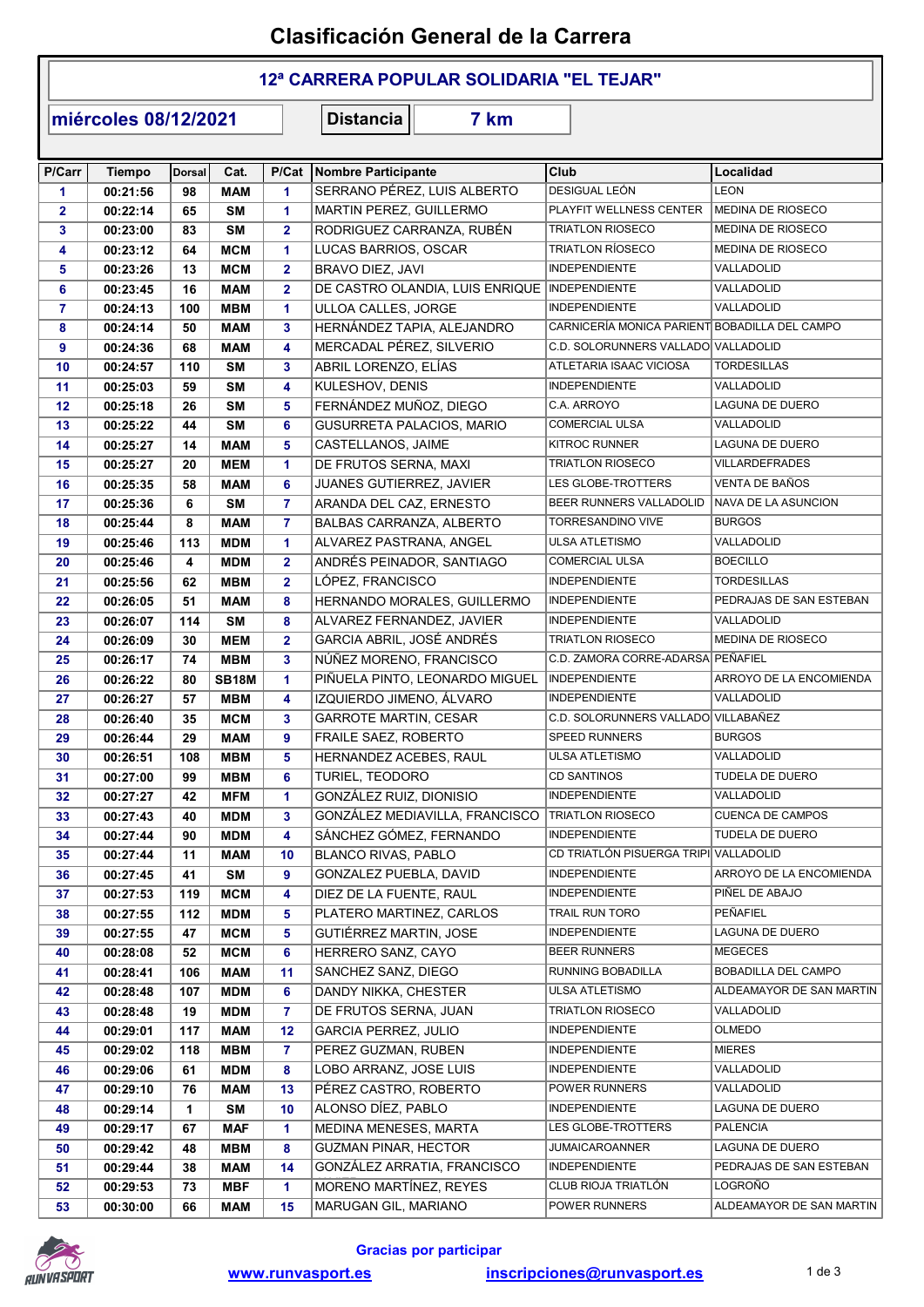## Clasificación General de la Carrera

### 12ª CARRERA POPULAR SOLIDARIA "EL TEJAR"

miércoles 08/12/2021

Distancia 7 km

| P/Carr | <b>Tiempo</b> | <b>Dorsal</b> | Cat.               | P/Cat          | Nombre Participante                           | Club                                   | Localidad                |
|--------|---------------|---------------|--------------------|----------------|-----------------------------------------------|----------------------------------------|--------------------------|
| 54     | 00:30:19      | 10            | <b>SB18M</b>       | $\mathbf{2}$   | BARBA HERRERO, IVAN                           | <b>INDEPENDIENTE</b>                   | ALDEAMAYOR DE SAN MARTIN |
| 55     | 00:30:51      | $\mathbf{2}$  | <b>MBF</b>         | $\mathbf{2}$   | ALONSO DOMINGUEZ, BEATRIZ                     | <b>INDEPENDIENTE</b>                   | VALLADOLID               |
| 56     | 00:30:54      | 82            | <b>SM</b>          | 11             | RIVERA MARTÍN, JUAN CARLOS                    | INDEPENDIENTE                          | PARRILLA, LA             |
| 57     | 00:30:57      | 93            | <b>MFM</b>         | $\overline{2}$ | SANTANA FERNÁNDEZ, LUIS                       | C.D. SOLORUNNERS VALLADO VALLADOLID    |                          |
| 58     | 00:31:02      | 60            | <b>MDM</b>         | 9              | LÁZARO, ALBERTO                               | <b>ULSA ATLETISMO</b>                  | VALLADOLID               |
| 59     | 00:31:14      | 54            | <b>MEM</b>         | 3              | HERVAS GARRACHON, JUAN PABLO                  | CD TRIATLÓN PISUERGA TRIPI VALLADOLID  |                          |
| 60     | 00:31:30      | 96            | <b>MAM</b>         | 16             | SERNA VILARES, ABEL                           | <b>INDEPENDIENTE</b>                   | VALLADOLID               |
| 61     | 00:31:34      | 109           | <b>MCM</b>         | $\mathbf{7}$   | MARTÍN HUESCA, FRANCISCO JAVIER INDEPENDIENTE |                                        | VALLADOLID               |
| 62     | 00:31:36      | 45            | <b>SF</b>          | 1              | <b>GUTIERREZ, MAIALEN</b>                     | <b>INDEPENDIENTE</b>                   | VALLADOLID               |
| 63     | 00:31:36      | 18            | <b>SM</b>          | 12             | DE DIEGO LAJO, RUBÉN                          | INDEPENDIENTE                          | VALLADOLID               |
| 64     | 00:31:44      | 24            | <b>MCM</b>         | 8              | DOMINGO FRAILE, VICTOR                        | <b>INDEPENDIENTE</b>                   | VALLADOLID               |
| 65     | 00:31:53      | 101           | <b>MDM</b>         | 10             | VALERO RABANILLO, JOSÉ LUIS                   | <b>INDEPENDIENTE</b>                   | VALLADOLID               |
| 66     | 00:31:58      | 55            | <b>MEM</b>         | 4              | <b>HOBBS, BARRIE</b>                          | CD VILLA DE PAREDES                    | PAREDES DE NAVA          |
| 67     | 00:32:02      | 43            | <b>MBM</b>         | 9              | GORDONCILLO PASTOR, DANIEL                    | CLUB CICLISTA PEDRAJAS                 | PEDRAJAS DE SAN ESTEBAN  |
| 68     | 00:32:06      | 53            | <b>MAM</b>         | 17             | HERRERO SANZ, ROBERTO                         | INDEPENDIENTE                          | VALLADOLID               |
| 69     | 00:32:07      | 97            | <b>MBM</b>         | 10             | SERRADOR, DAVID                               | INDEPENDIENTE                          | <b>TORDESILLAS</b>       |
| 70     | 00:32:25      | 87            | <b>MCF</b>         | 1              | SAN JOSÉ ABAD, SONIA SAN                      | CD SOLORUNNERS VALLADOL VALLADOLID     |                          |
| 71     | 00:32:26      | 21            | <b>MFM</b>         | 3              | DIEZ MARTIN, ANGEL                            | <b>INDEPENDIENTE</b>                   | VALLADOLID               |
| 72     | 00:32:27      | 77            | <b>MEM</b>         | 5              | PEREZ ESPARTERO, PEDRO PABLO                  | C.D. SOLORUNNERS VALLADO VIANA DE CEGA |                          |
| 73     | 00:32:40      | 120           | <b>SM</b>          | 13             | MARTIN MARTIN, DANIEL                         | <b>INDEPENDIENTE</b>                   | VALLADOLID               |
| 74     | 00:32:41      | 95            | <b>MAM</b>         | 18             | SANZ SANZ, DAVID                              | INDEPENDIENTE                          | PARRILLA, LA             |
| 75     | 00:32:56      | 56            | <b>MBM</b>         | 11             | <b>IGLESIAS GALLO, DANIEL</b>                 | <b>INDEPENDIENTE</b>                   | VALLADOLID               |
| 76     | 00:33:01      | 39            | <b>MBM</b>         | 12             | GONZÁLEZ ARRATIA, JULIO CÉSAR                 | INDEPENDIENTE                          | PEDRAJAS DE SAN ESTEBAN  |
| 77     | 00:33:02      | 31            | <b>MBM</b>         | 13             | <b>GARCIA ARIAS, ISRAEL</b>                   | KITROC RUNNER                          | ARROYO DE LA ENCOMIENDA  |
| 78     | 00:33:03      | 15            | <b>SF</b>          | $\mathbf{2}$   | CHAKOUR ALLIOUI, IBTISAM                      | KITROC RUNNER                          | ARROYO DE LA ENCOMIENDA  |
| 79     | 00:33:21      | 89            | <b>SM</b>          | 14             | SÁNCHEZ GARRIGÓS, ÁLVARO                      | INDEPENDIENTE                          | VALLADOLID               |
| 80     | 00:33:38      | 105           | <b>SF</b>          | 3              | YARZA ORTEGA, VERÓNICA                        | INDEPENDIENTE                          | VALLADOLID               |
| 81     | 00:33:59      | 32            | <b>MBF</b>         | 3              | GARCÍA DE CASTRO, ROCIO                       | INDEPENDIENTE                          | MEDINA DE RIOSECO        |
| 82     | 00:34:01      | 116           | <b>SF</b>          | 4              | SANZ BENITO, SARA                             | INDEPENDIENTE                          | <b>OLMEDO</b>            |
| 83     | 00:34:53      | 94            | <b>MCF</b>         | $\mathbf{2}$   | SANTAREN NUÑEZ, MARTA                         | <b>INDEPENDIENTE</b>                   | <b>BOECILLO</b>          |
| 84     | 00:35:05      | 49            | <b>MCM</b>         | 9              | HERNANDEZ FIZ, JOSÉ LUIS                      | INDEPENDIENTE                          | VALLADOLID               |
| 85     | 00:35:05      | 63            | <b>MCF</b>         | 3              | LOPEZ GARCÍA, EVA                             | INDEPENDIENTE                          | VALLADOLID               |
| 86     | 00:35:22      | 71            | <b>SM</b>          | 15             | MOLPECERES FERRERO, PABLO                     | <b>INDEPENDIENTE</b>                   | VALLADOLID               |
| 87     | 00:35:26      | 115           | <b>MAF</b>         | $\overline{2}$ | ANTOLIN SANZ, SILVIA                          | INDEPENDIENTE                          | <b>OLMEDO</b>            |
| 88     | 00:35:31      | 103           | <b>MEF</b>         | 1.             | VILLAFRUELA PEREZ, CONCHI                     | <b>INDEPENDIENTE</b>                   | <b>BOECILLO</b>          |
| 89     | 00:35:48      | 86            | <b>MAM</b>         | 19             | SAIZ SAN JOSÉ, RICARDO                        | INDEPENDIENTE                          | ARROYO DE LA ENCOMIENDA  |
| 90     | 00:36:11      | 69            | <b>MEM</b>         | 6              | MIGUEL MARTINEZ, PABLO                        | <b>INDEPENDIENTE</b>                   | VALLADOLID               |
| 91     | 00:36:12      | 70            | <b>SF</b>          | 5              | MIGUEZ SANZ, VANESSA                          | INDEPENDIENTE                          | PARRILLA, LA             |
| 92     | 00:36:15      | 28            | <b>MAF</b>         | 3              | FORMOSO CORDÓN, NIEVES                        | <b>INDEPENDIENTE</b>                   | <b>BOECILLO</b>          |
| 93     | 00:36:15      | 12            | <b>MBM</b>         | 14             | BOTRAN DOMINGUEZ, SERGIO                      | <b>INDEPENDIENTE</b>                   | <b>BOECILLO</b>          |
| 94     | 00:36:17      | 22            | <b>MBF</b>         | 4              | DIEZ PASCUAL, MARIA JESUS                     | INDEPENDIENTE                          | <b>BOECILLO</b>          |
| 95     | 00:36:21      | 72            | MEM                | 7              | MOLPECERES GÓMEZ, JESÚS                       | INDEPENDIENTE                          | VALLADOLID               |
| 96     | 00:36:25      | 46            | <b>MCM</b>         | 10             | GUTIERREZ ANSOTEGUI, RODRIGO                  | <b>INDEPENDIENTE</b>                   | VALLADOLID               |
| 97     | 00:36:39      | 104           | <b>MEF</b>         | 2              | <b>VIRTUS LADRON, NINES</b>                   | <b>INDEPENDIENTE</b>                   | <b>BOECILLO</b>          |
| 98     | 00:37:07      | 27            | <b>MBM</b>         | 15             | FERREIRO GIL, JESUS ANGEL                     | C.D. RACING CUELLAR AUTOE CUELLAR      |                          |
| 99     | 00:37:46      | 23            | <b>MFM</b>         | 4              | DIEZ PÉREZ DE MEZQUIA, RICARDO                | ATLETAS POPULARES DE VALI OLMEDO       |                          |
| 100    | 00:37:52      | 7             | <b>MCM</b>         | 11             | ARANDA GIL, EULALIO                           | INDEPENDIENTE                          | VALLADOLID               |
| 101    | 00:37:56      | 5             | <b>MBM</b>         | 16             | APARICIO TÉMEZ, DAVID                         | INDEPENDIENTE                          | <b>BOECILLO</b>          |
| 102    | 00:38:43      | 84            | <b>MGF</b>         | 1.             | RODRIGUEZ HERRERO, MARIA                      | PARQUESPORT                            | LAGUNA DE DUERO          |
| 103    | 00:38:44      | 25            | <b>MGM</b>         | 1.             | DORADO CERRATO, AGUSTIN                       | PARQUESPORT                            | LAGUNA DE DUERO          |
| 104    | 00:40:07      | 36            | <b>SF</b>          | 6              | GÓMEZ ÁLVAREZ, YOLANDA                        | INDEPENDIENTE                          | <b>FUENSALDAÑA</b>       |
| 105    | 00:40:07      | 85            | <b>SM</b>          | 16             | SAIZ SAN JOSÉ, DAVID                          | INDEPENDIENTE                          | ARROYO DE LA ENCOMIENDA  |
| 106    | 00:40:25      | 111           | SB <sub>18</sub> F | 1.             | ABRIL LORENZO, NEREA                          | INDEPENDIENTE                          | <b>TORDESILLAS</b>       |